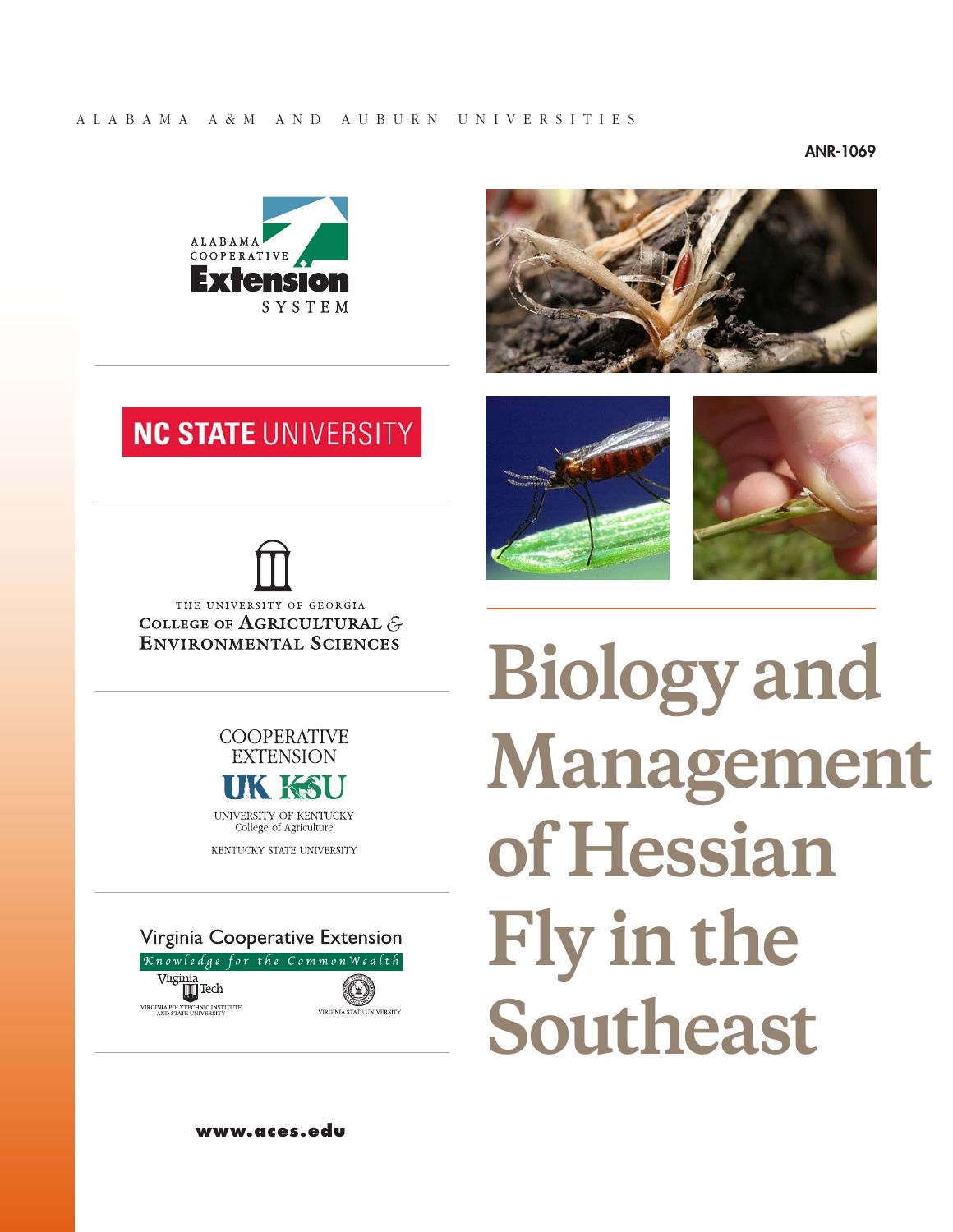

**Figure 1.** Hessian fly adult (Photo credit: Scott Bauer, USDA Agricultural Research Service,<Bugwood.org>)

Election fly, *Mayetiola destructor* (Say), is a<br>serious pest of winter wheat in the south-<br>eastern United States. Severity of Hessian<br>infestation varies from year to year and by location serious pest of winter wheat in the southeastern United States. Severity of Hessian fly infestation varies from year to year and by location. Outbreaks of this insect have occurred periodically in the United States since its introduction the mid-1800s. The Hessian fly is believed to have been introduced into Long Island, New York, in straw bedding used by Hessian soldiers during the Revolutionary War. Hessian fly prefers to feed on wheat, but may also infest triticale, barley, and rye. Hessian fly does not attack oats or ryegrass. In the coming years, entomologists expect the risk of economic losses from Hessian fly to continue. Reasons for this include adoption of crop rotation schemes that lead to planting wheat in the same field in consecutive years, use of wheat as a cover crop, shifts to an earlier wheat planting date, and increased wheat acreage. Emergence of Hessian fly biotypes that overcome resistance in most wheat varieties has led to supply shortages of wheat varieties resistant to Hessian fly. This publication discusses the biology of the Hessian fly and provides suggestions for managing this insect.

## **Description and Life Cycle**

The Hessian fly (Figure 1) is a small, mosquitolike fly, about  $\frac{1}{8}$ -inch long. The female Hessian fly adult is reddish brown to black in color, whereas the slightly smaller males are brown or black. Many adult flies that resemble Hessian flies can be found



**Figure 2.** Hessian fly eggs on a leaf (Photo credit: Dominic Reisig)

in wheat fields. Hessian fly adults can sometimes be distinguished from other small flies of similar size by the presence of twelve to sixteen segmented bead-like (moniliform) antennae, black-colored wings, and legs as long as or longer than the body length. Adult females live 1 to 2 days and can lay two hundred fifty to three hundred small, elliptical, orange-colored eggs in grooves on the upper side of wheat leaves (Figure 2). Often Hessian flies begin depositing eggs soon after seedling emergence. Eggs are deposited singly or end to end in "egg lines" between the veins on the upper surface of the young leaves.



## **For more information:**

[www.aces.edu/HessianFly/](www.aces.edu/HessianFly/PicturesofHessianFly.php) [PicturesofHessianFly.php](www.aces.edu/HessianFly/PicturesofHessianFly.php)

The maggots (larvae) hatch from the eggs after 3 to 10 days and are orange-colored for 4 or 5 days before turning white (Figure 3). As larvae mature, a translucent green stripe appears down the middle of the back. The maggot is about ¼-inch long when fully grown. The last stage of the maggot is spent inside the flaxseed or puparium. The flaxseed is a shiny, brown protective case about 1⁄8-inch long (Figure 4). It is built from the insect's skin and named for its resemblance to a seed from the flax plant. It is not uncommon to find Hessian fly maggots or flaxseeds stacked up one behind the other (Figure 5), particularly in heavy infestations. If weather conditions are favorable, the Hessian flies will pupate (transform into adults) inside the flaxseed. Adults then emerge and start a new generation. If it is too hot or cold, Hessian flies remain as maggots inside the flaxseed until the weather moderates.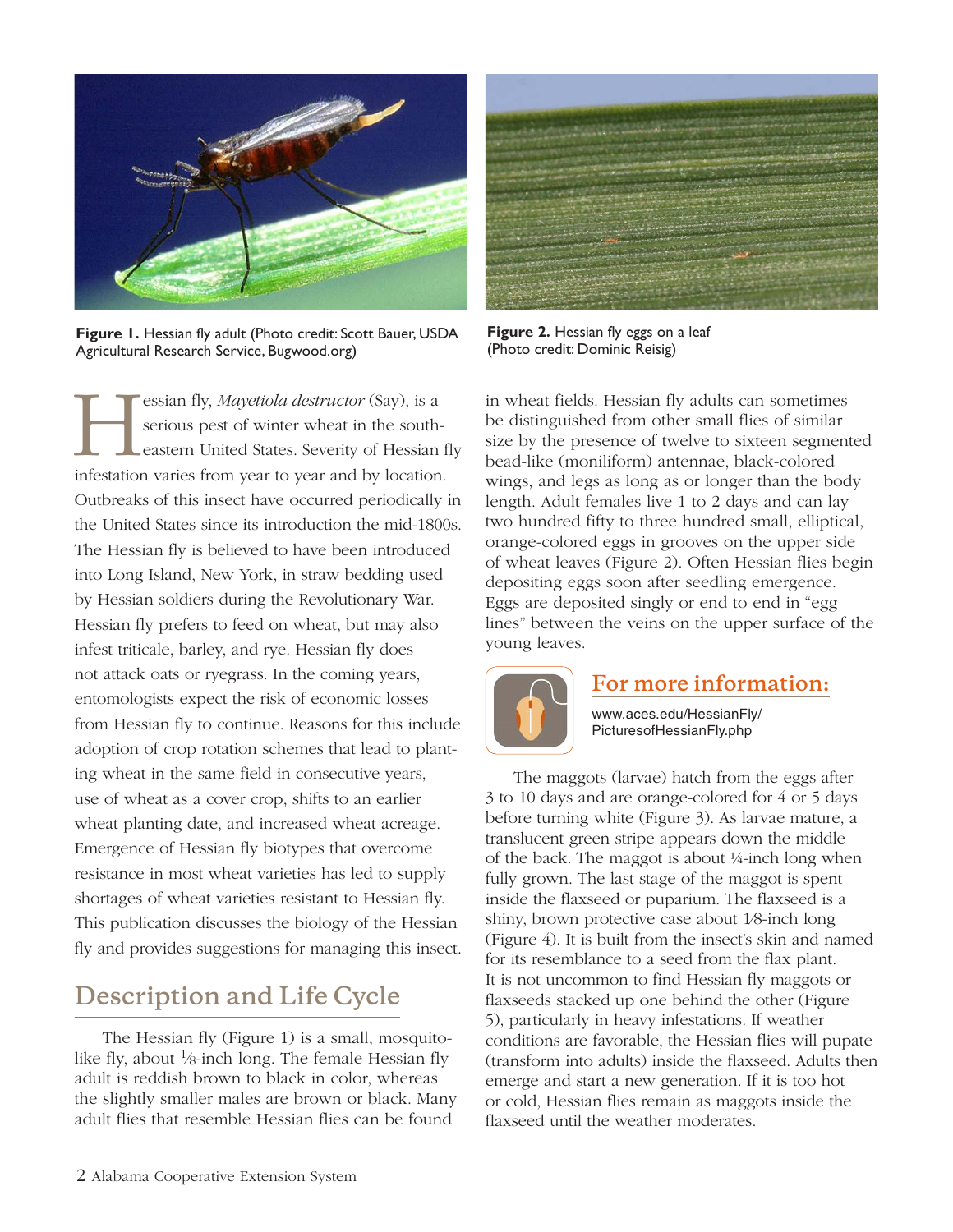

**Figure 3.** Hessian fly larva (Photo credit: USDA ARS)



[www.aces.edu/HessianFly/](www.aces.edu/HessianFly/HessianFlyBiology.php) [HessianFlyBiology.php](www.aces.edu/HessianFly/HessianFlyBiology.php)

There are three to six generations per year of this pest in the South, with fewer generations in northern latitudes. Generations tend to overlap. The entire life cycle requires about 35 days at 70 degrees F, but takes longer at cool temperatures because insects are cold-blooded. Maggots continue feeding as long as temperatures are above 40 degrees F and below 80 degrees F. The pest oversummers as flaxseeds in wheat stubble. The first generation develops during September or October, depending on latitude and is generally on found on volunteer wheat or wild grass hosts, the most important of which is little barley, *Hordeum pusillum*. There are often two more generations in the fall and early winter in Alabama and Georgia, but only one generation during the fall and winter in North Carolina. In late



**Figure 4.** Hessian fly puparium (flaxseed) at the base of a wheat plant (Photo credit: Dominic Reisig)



**Figure 5.** In heavy infestations, many Hessian flies can be found behind a single leaf sheath. (Photo credit: Rudy Yates)

winter or spring, adults emerge and start a new generation when temperatures reach between 50 to 60 degrees F. There is usually one spring generation in northern Alabama, northern Georgia and North Carolina, but there may be two spring generations in southern Alabama and southern Georgia.

Newly hatched Hessian fly maggots migrate behind the leaf sheaths and move downward, ultimately locating below ground at the base of the small wheat plants, where they feed. The larvae can feed for 14 to 30 days, depending on temperature, and can injure the plants by rupturing leaf or stem cells. They also cause the plant to form an area of nutritive tissue around the base to enhance their feeding, which can result in tiller stunting and dieback. Plants infested with Hessian fly show various



[www.aces.edu/HessianFly/](http://www.aces.edu/HessianFly/HessianFlyDamagedWheat.php) [HessianFlyDamagedWheat.php](http://www.aces.edu/HessianFly/HessianFlyDamagedWheat.php)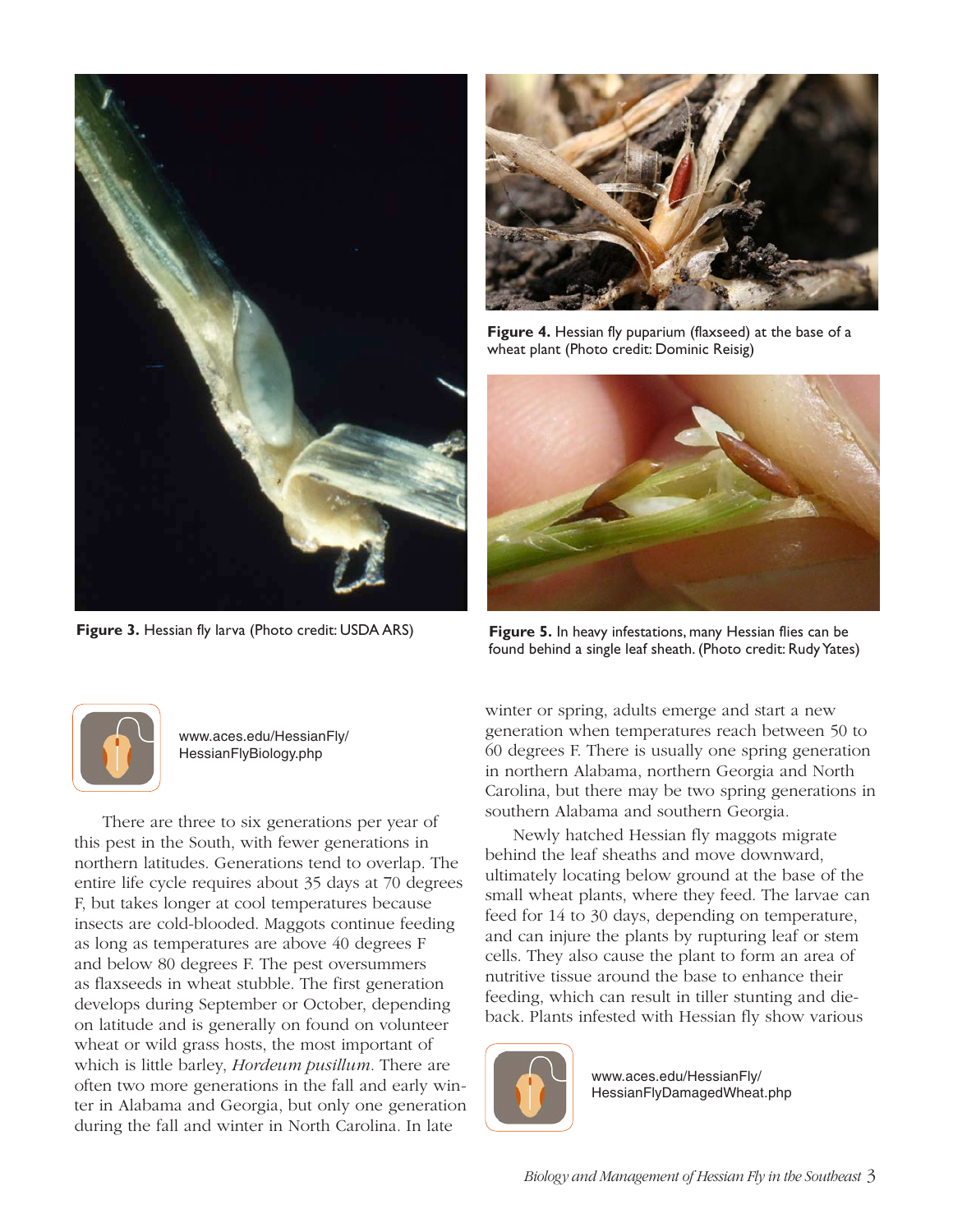

**Figure 6.** Dead and stunted tillers caused by an early infestation of Hessian fly



**Figure 7.** Thin stand and stunted plants resulting from a severe Hessian fly infestation

symptoms. Stunted or dead tillers (Figure 6), and thin wheat stands are typical signs of early season infestation (Figures 7 and 8). Stunted vegetative tillers are often dark green and sometimes have a blue tinge. Leaf blades on infested tillers are wider and shorter than normal, and leaf sheaths are shorter (Figure 9). If tillers that were infested when they were small survive and produce grain heads, the heads are small and the stems are stunted. Hessian fly adults preferably lay eggs on the uppermost leaves. Therefore, as the plant grows, maggots will be found further up the plant, but always behind the leaf sheath just above a stem joint. A shorter distance between joints is a symptom of Hessian fly infestation. Tillers infested in spring when they are older may have weakened stems, small heads, and poorly filled grain heads with low-quality kernels. Often, wheat lodges in seriously infested fields.



[www.aces.edu/HessianFly/](www.aces.edu/HessianFly/EffectonWheatYield.php) [EffectonWheatYield.php](www.aces.edu/HessianFly/EffectonWheatYield.php)

A thin stand consisting of stunted wheat plants with few heads is the sign of an extremely heavy Hessian fly infestation that began when the plants were small. A moderate infestation may result in yield loss with less obvious symptoms. Yield loss is usually significant if more than 5 to 8 percent of tillers are infested in the early tiller stage. Late winter or early spring generations of Hessian fly can also cause considerable damage. In some areas, such as Kentucky, spring infestations of Hessian fly are more common than fall infestations. If tillers are

infested in spring, yield losses can be expected if 15 to 20 percent of stems are infested with Hessian fly. Hessian fly reduces forage yield production of winter wheat, but does not greatly affect wheat forage quality.

## **Management Strategies**

## *Resistant and Tolerant Varieties*



[www.aces.edu/HessianFly/](http://www.aces.edu/HessianFly/ResistantVarieties.php) [ResistantVarieties.php](http://www.aces.edu/HessianFly/ResistantVarieties.php)

Correct varietal selection is probably the most inexpensive and effective method of Hessian fly management. This resistance often works by causing cell death and fortification of the cell wall around the nutritive tissue where the Hessian fly feeds. Many wheat varieties are advertised as having Hessian fly resistance.



[www.aces.edu/HessianFly/](http://www.aces.edu/HessianFly/Geneeffectiveness.php) [Geneeffectiveness.php](http://www.aces.edu/HessianFly/Geneeffectiveness.php)

In most cases, resistance is based on a single gene present in the variety that must match a gene in the Hessian fly. Unfortunately, the Hessian fly can overcome host plant resistance mechanisms, resulting in the formation of new strains called biotypes. Plant breeders try to stay ahead of the biotypes by producing wheat varieties with different resistance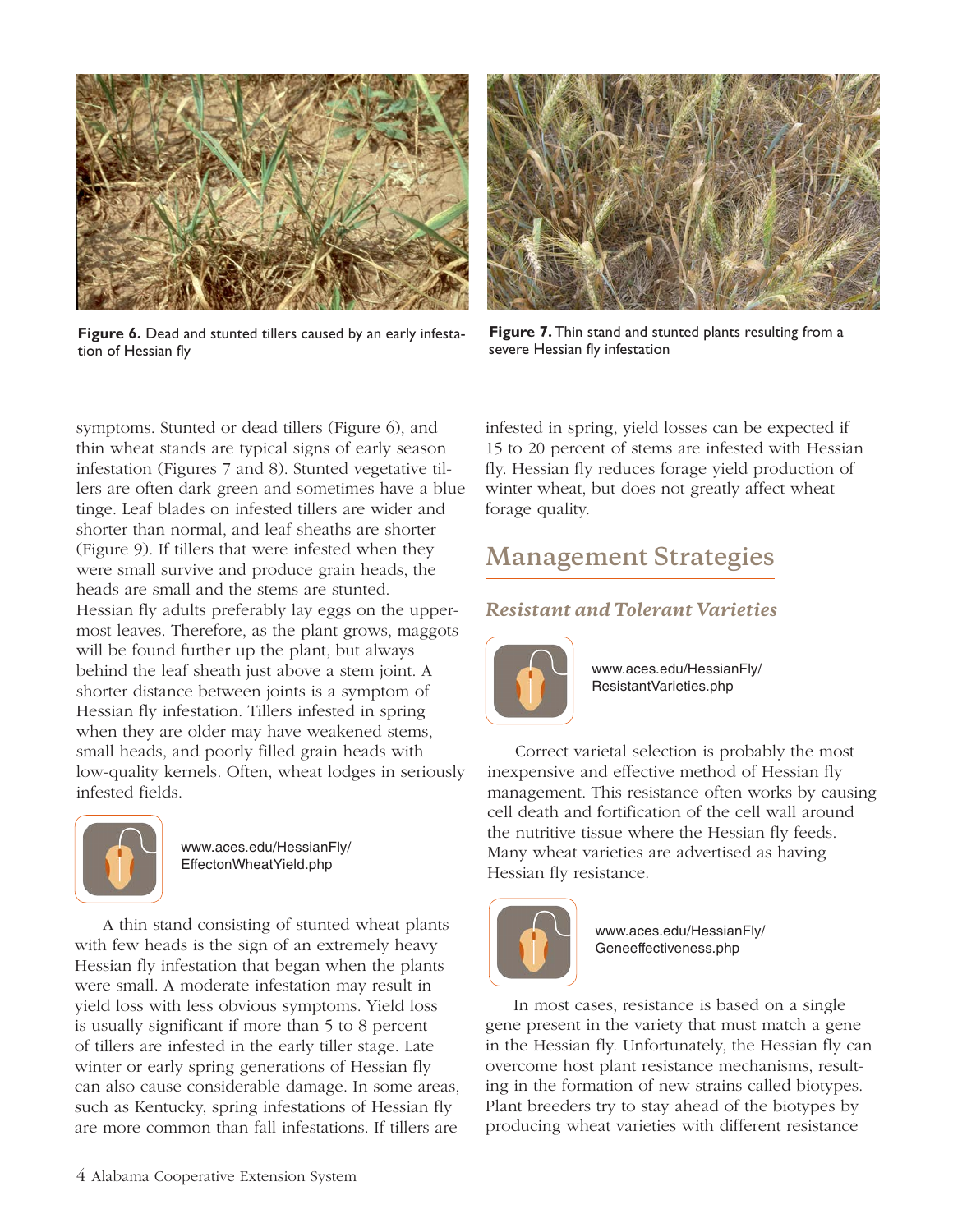

**Figure 8.** Thin stand and stunted plants resulting from a severe Hessian fly infestation



**Figure 9.** Wheat tillers that are infested early have shortened leaf sheaths

genes. To be effective, wheat varieties must be specifically resistant to the local Hessian fly genotype. In addition to the information provided at the additional information link, growers can get information on Hessian-fly-resistant varieties from their local land-grant university. In most cases, varieties rated as having "good" resistance should provide enough protection to avoid economic losses due to Hessian fly. In areas with severe Hessian fly problems, the use of resistant and tolerant varieties may not be sufficient to prevent infestations from occurring.

#### *Rotation*

Although Hessian fly can become serious under other situations, the most serious infestations occur when wheat is planted early into wheat stubble or into fields next to wheat stubble, because the Hessian fly oversummers in wheat stubble. Crop rotations that prevent new wheat from being planted into or near a previous wheat crop's stubble will reduce the chances of Hessian fly infestation. Continuous no-tillage wheat may result in severe problems with Hessian fly as well as Take-All Disease and should be avoided. The Hessian fly is a weak flier, so putting distance between the location of new wheat plantings and the previous season's wheat fields will help prevent infestations.



[www.aces.edu/HessianFly/](http://www.aces.edu/HessianFly/AgronomicPractices.php#rotation) [AgronomicPractices.php#rotation](http://www.aces.edu/HessianFly/AgronomicPractices.php#rotation)

#### *Control Volunteer Wheat*

Control of volunteer wheat well before planting is recommended because Hessian flies are attracted to volunteer wheat when they emerge in September. Additionally, this practice will reduce the probability of infestation by wheat curl mite, the vector of wheat streak mosaic virus. Wildlife plantings of wheat, which are often planted early, can be a source of Hessian flies.

#### *Cover Crops*

Serious Hessian fly infestations have occurred where wheat for grain was planted near earlyplanted wheat for cover or where early-planted wheat was present for wildlife. In cropping systems where cover crops are used, such as tobacco, striptill cotton, or peanut production, the use of other small grains will reduce Hessian fly populations. Although Hessian fly can develop on grasses in more than seventeen genera, some are more favorable hosts for egg laying and development. Oats are not favorable for Hessian fly reproduction and do not serve as a nursery, making this grain preferable over wheat for cover cropping in areas where wheat for grain is also produced.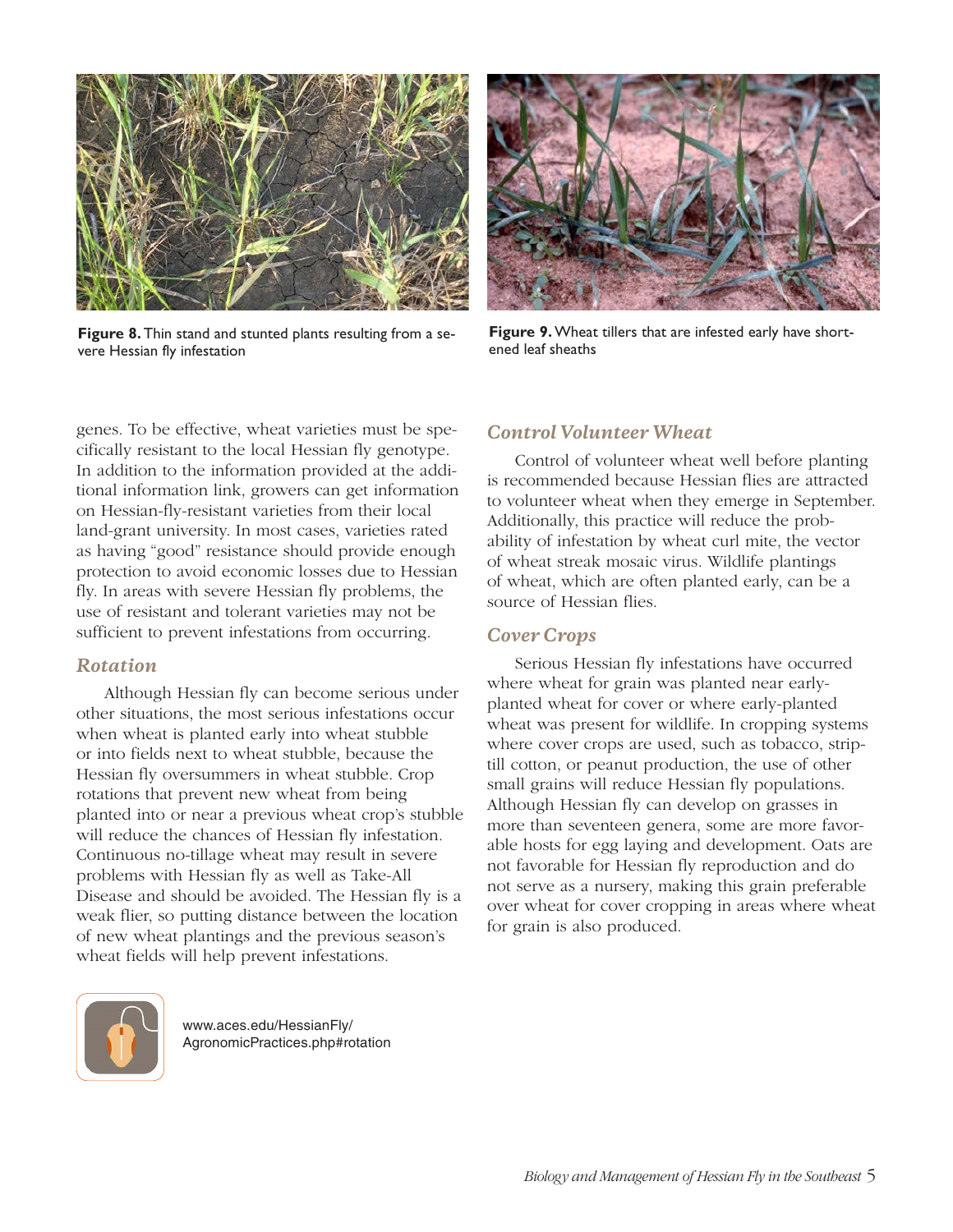### *Tillage and Burning*

No-till planted small grains tend to grow more slowly in the fall than those planted in conventionally tilled fields. Hessian fly seems to infest both no-till and conventional-till at the same rate. However, conventionally tilled wheat grows fast enough that it can usually produce new tillers faster than the fly maggots kill infected ones. Conversely, the slower growth in no-till plants cannot keep up with the maggot feeding, and the plants eventually die. Plowing or disking wheat stubble after harvest effectively kills the Hessian fly by burying the oversummering flaxseeds. Planting soybean no-till into wheat stubble enhances Hessian fly survival by preserving the site where puparia spend the summer.

Burning wheat straw will reduce oversummering puparia, but many puparia are found below the soil surface where they are unaffected by the burn. Therefore, burning is not as effective as disking and is not recommended as a management method. Additionally, burning wheat can predispose fields to increased incidence of lesser cornstalk borer infestation in double-cropped soybean.



[www.aces.edu/HessianFly/](http://www.aces.edu/HessianFly/AgronomicPractices.php#tillage) [AgronomicPractices.php#tillage](http://www.aces.edu/HessianFly/AgronomicPractices.php#tillage)

#### *Systemic Seed Treatments*

When applied at the correct rates, use of systemic insecticidal seed treatments (neonicotinoid treatments) can reduce populations of Hessian flies in the first part of the growing season. Generally, the highest labeled rates of clothianidin, thiamethoxam, or imidacloprid provide fair to good control of Hessian fly. However, when Hessian fly abundance is high, the use of these seed treatments is not always effective. Seed treatments will not control the late winter and spring generations of Hessian fly. The lowest labeled rates of these seed treatments are designed for aphid control and are not effective against Hessian fly. Because seed treatments are expensive, they should be used only after careful consideration of current production economics.



[www.aces.edu/HessianFly/](www.aces.edu/HessianFly/SeedTreatments.php) [SeedTreatments.php](www.aces.edu/HessianFly/SeedTreatments.php)

#### *Foliar Insecticides*

Foliar pyrethroid insecticides applied shortly after wheat emerges (at or before the two- to threeleaf stage) have been effective to manage Hessian fly. If applied at the right time, a pyrethroid will kill the adult flies and may also kill freshly hatched larvae before they become embedded behind the leaf sheaths. At least three of the following conditions should be met before using a pyrethroid for early season Hessian fly control: 1) wheat has been planted in the same field, adjacent to, or close (within 400 yards) to the previous year's crop, 2) a resistant wheat variety has not been planted, 3) the seeds were not treated with a neonicotinoid insecticide, 4) Hessian fly has caused yield losses on this farm or nearby in previous years or 5) Hessian fly eggs are present on the wheat leaves.



[www.aces.edu/HessianFly/](http://www.aces.edu/HessianFly/FoliarInsecticides.php) [FoliarInsecticides.php](http://www.aces.edu/HessianFly/FoliarInsecticides.php)

Fields that passed the winter with a significant Hessian fly infestation will also be attacked by the next generation of larvae re-cycling in the crop. Fields with low tiller counts should be examined in January or February for Hessian fly before making the customary nitrogen applications in late winter. To judge the need for a pyrethroid treatment, examine the plants for flaxseeds to identify fields that will have high fly numbers. Squeeze some flaxseeds and see if the resulting fluids are white and milky (still larvae or early pupae) or reddish and relatively dry (adults about to emerge). Later scouting should focus on heavily infested fields for eggs on the top surface of new leaves. Eggs are very small, about  $\frac{1}{32}$  inch long, and magnification may be needed. An experienced person with good eyesight can detect Hessian fly eggs, especially in direct sunlight because the eggs will shine. Egg counts of four or more per leaf may justify a pyrethroid application. Tillers, especially dead tillers and stunted tillers, should be examined by peeling the leaf sheaths back carefully to look for Hessian fly maggots or pupae. If 20 percent of the tillers are infested with Hessian fly maggots or pupae at this time, significant yield losses can be expected and the money spent on nitrogen may not produce the desired yield response. If a pyrethroid is applied as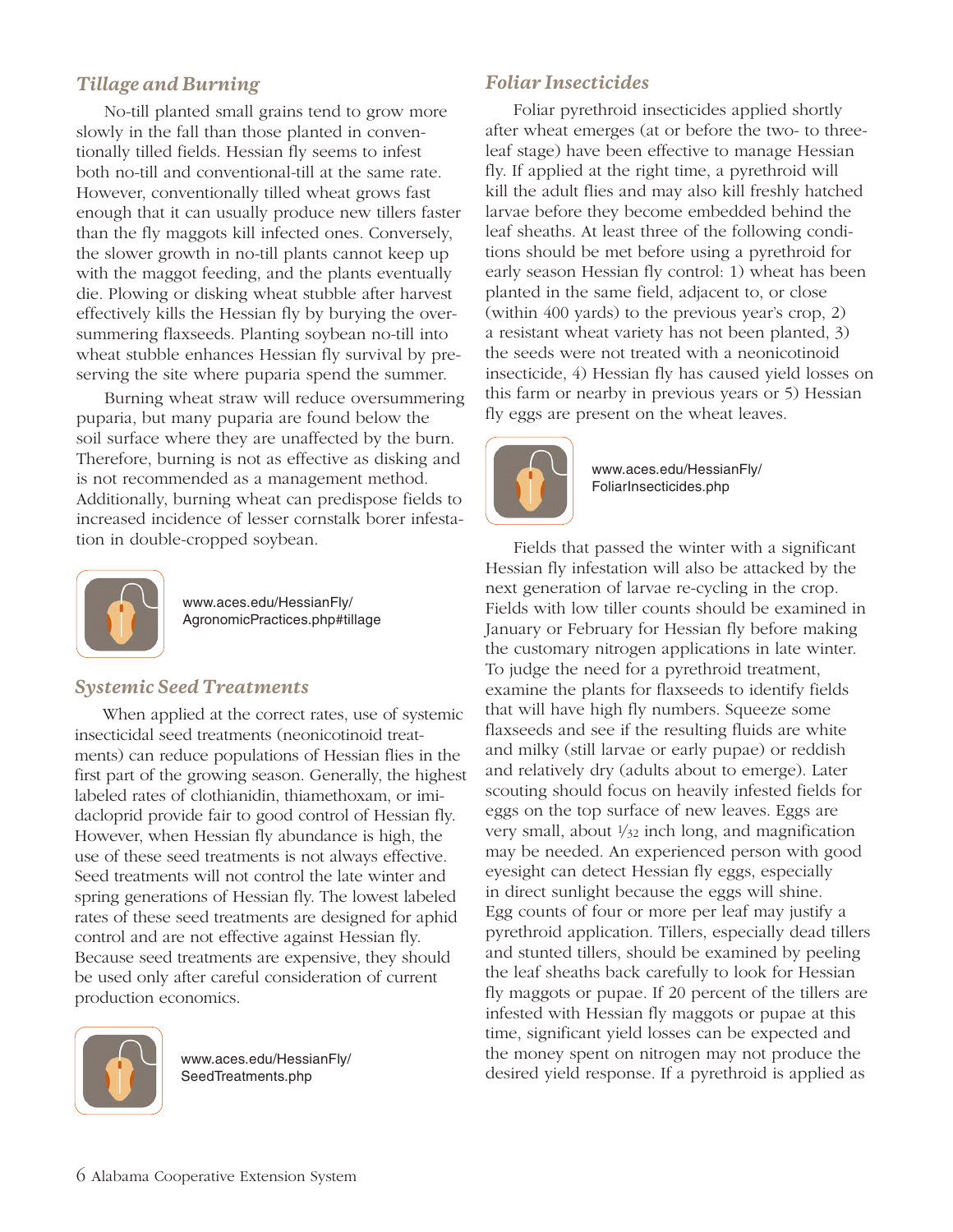the flies emerge and lay eggs some control may be accomplished. This spring rescue treatment is rarely effective, and when it is, it is generally only effective in high-pressure situations.

#### *Delayed Planting*

Growers are advised to plant during the planting dates recommended for wheat in their state. Planting before these dates increases the risk of Hessian fly infestation and diseases, such as barley yellow dwarf and wheat streak mosaic. Planting after these dates usually results in reduced yield potential. Because freezing temperatures kill Hessian fly adults, a traditional method for preventing Hessian fly infestation is to delay planting until after the first freeze (often called the fly-free date). Historically, the Hessian fly-free date was reported to be October 9 in the latitude of northern Kentucky, October 16 in the latitude of northern Tennessee, and October 23 to 27 in northern Georgia, southern Tennessee, and northern Alabama. This concept has not worked well further south or in Virginia and North and South Carolina because an early freeze is not a dependable event. Indeed, a killing freeze may not occur until December, long after the recommended planting date for wheat. Even in areas such as Kentucky, growers are advised to look at the 30- to 60-day weather outlook and delay planting further if warmer than normal temperatures are predicted.



[www.aces.edu/HessianFly/](http://www.aces.edu/HessianFly/AgronomicPractices.php#plantingdate) [AgronomicPractices.php#plantingdate](http://www.aces.edu/HessianFly/AgronomicPractices.php#plantingdate)

### *Postharvest Practices that Spread Hessian Fly*

Hessian fly pupae can survive the process of straw harvest. Therefore Hessian flies can be moved to new locations where that straw is used. This can increase the speed at which new biotypes of Hessian fly are disseminated.

### *Summary of Hessian Fly Management Practices*

For a management program to be most effective, growers must implement a combination of the techniques mentioned above, preferably in coordination with neighboring producers. The efforts of a producer who rotates his or her wheat may be frustrated by a neighbor who plants wheat as a cover crop or who has a no-till, double-crop soybean field adjacent to his or her farm. One or a combination of these management strategies will minimize Hessian fly damage:

- Select a Hessian-fly-resistant variety.
- For grazing or cover cropping, plant oats or some other crop that is not a host for Hessian fly.
- If possible, use a tillage method that will bury wheat debris.
- Control volunteer wheat.
- Do not use susceptible wheat for wildlife plantings.
- Avoid planting into or near old wheat stubble.
- Do not plant wheat before the recommended planting date for your area. If possible, plant after the first frost.
- Consider using a systemic seed treatment if a susceptible wheat variety is grown.
- Consider an early season foliar insecticide if three of the five conditions mentioned above are true.

## **To see all the supporting web pages go to:**

[www.aces.edu/HessianFly](http://www.aces.edu/HessianFly)